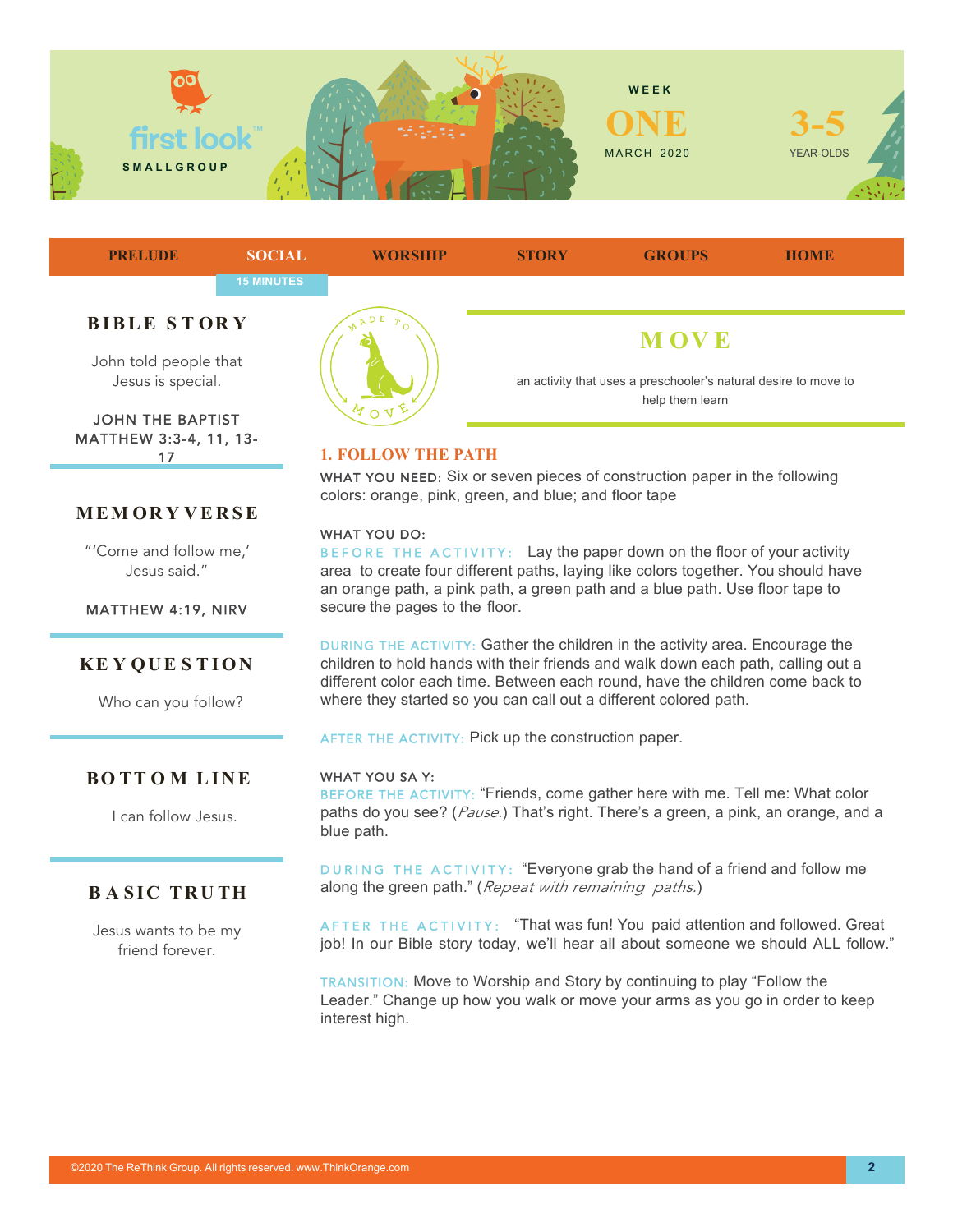



# **BIBLE S T OR Y**

John told people that Jesus is special.

JOHN THE BAPTIST MATTHEW 3:3-4, 11, 13-17

## **MEM OR Y VERSE**

"'Come and follow me,' Jesus said."

MATTHEW 4:19, NIRV

### **KE Y QUE S TION**

Who can you follow?

### **BO TT O M LINE**

I can follow Jesus.

## **BASIC TRUTH**

Jesus wants to be my friend forever.

#### **1. JOHN BAPTIZES JESUS**

WHAT YOU NEED: "Bible Story Cutouts" Activity Page and "Parent Note" Activity Pages, cardstock, envelopes (*one per child*), blue construction paper, blue crayons, and glue sticks

#### WHAT YOU DO:

BEF ORE THE ACTIVITY: Copy the "Bible Story Cutouts" Activity Page onto cardstock and cut out. You will need one Jesus and one John cutout for each child. Copy the "Parent Note" onto cardstock and cut apart one parent note per child. Cut the flap off every envelope (*one per child*). Set a piece of blue construction paper at each spot at the table. Set the envelopes, blue crayons, and glue sticks on the table.

DURING THE ACTIVITY: Encourage the children to color one entire side of an envelope with the blue crayons. When finished, help children use the glue sticks to add their envelope to the center of the blue construction paper. Give each child a Jesus and John cutout. Help them act out the story using the dialogue below to review.

AFTER THE ACTIVITY: Make sure children have written their names on the page, and set aside with a parent note for pick up.

#### WHAT YOU SA Y:

BEFORE THE ACTIVITY: "In our Bible story today, we learned about John! John had a very important job—to tell people that a very special leader was coming. Who was that leader? (*Pause.*) Yes, Jesus! One day, John was baptizing people in the water when Jesus walked up. Let's make a special picture to help us remember the day that John baptized Jesus!"

DURING THE ACTIVITY: "Place your John and Jesus cutouts in your envelope. Now, move the John cutout to help lower Jesus into the water. (*Demonstrate moving the cutouts in and out of the envelope.*) People were being baptized to show that they loved God. Jesus wanted to be baptized to show that He loved God, too!"

AFTER THE ACTIVITY: "You did a great job, friends! Take these home and tell your family about the day that John baptized Jesus. John knew that Jesus was a special leader, and we do, too. Who can you follow? I can follow Jesus.

©2020 The ReThink Group. All rights reserved. www.ThinkOrange.com **3**